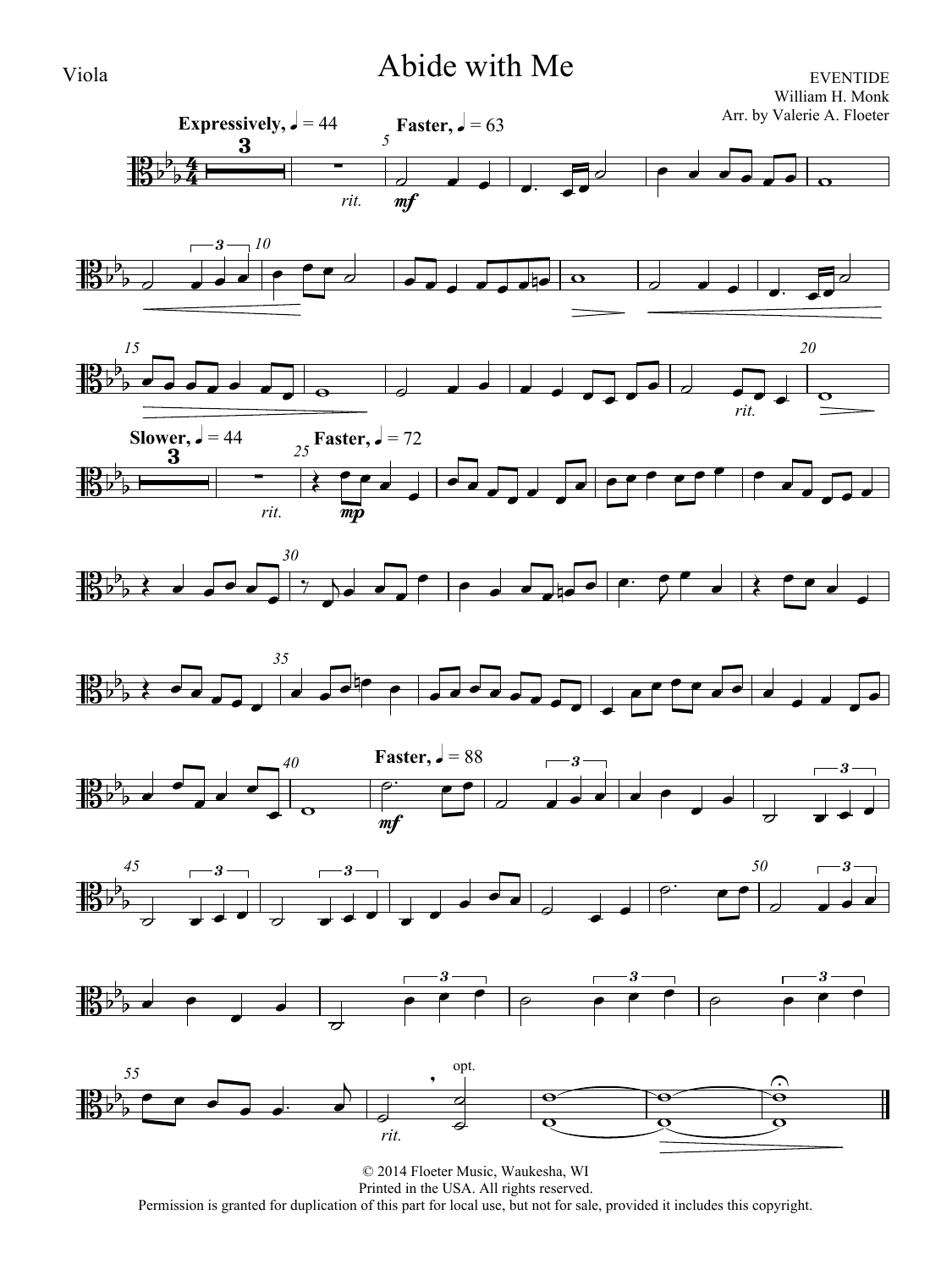# Viola Alleluia! Jesus Lives

















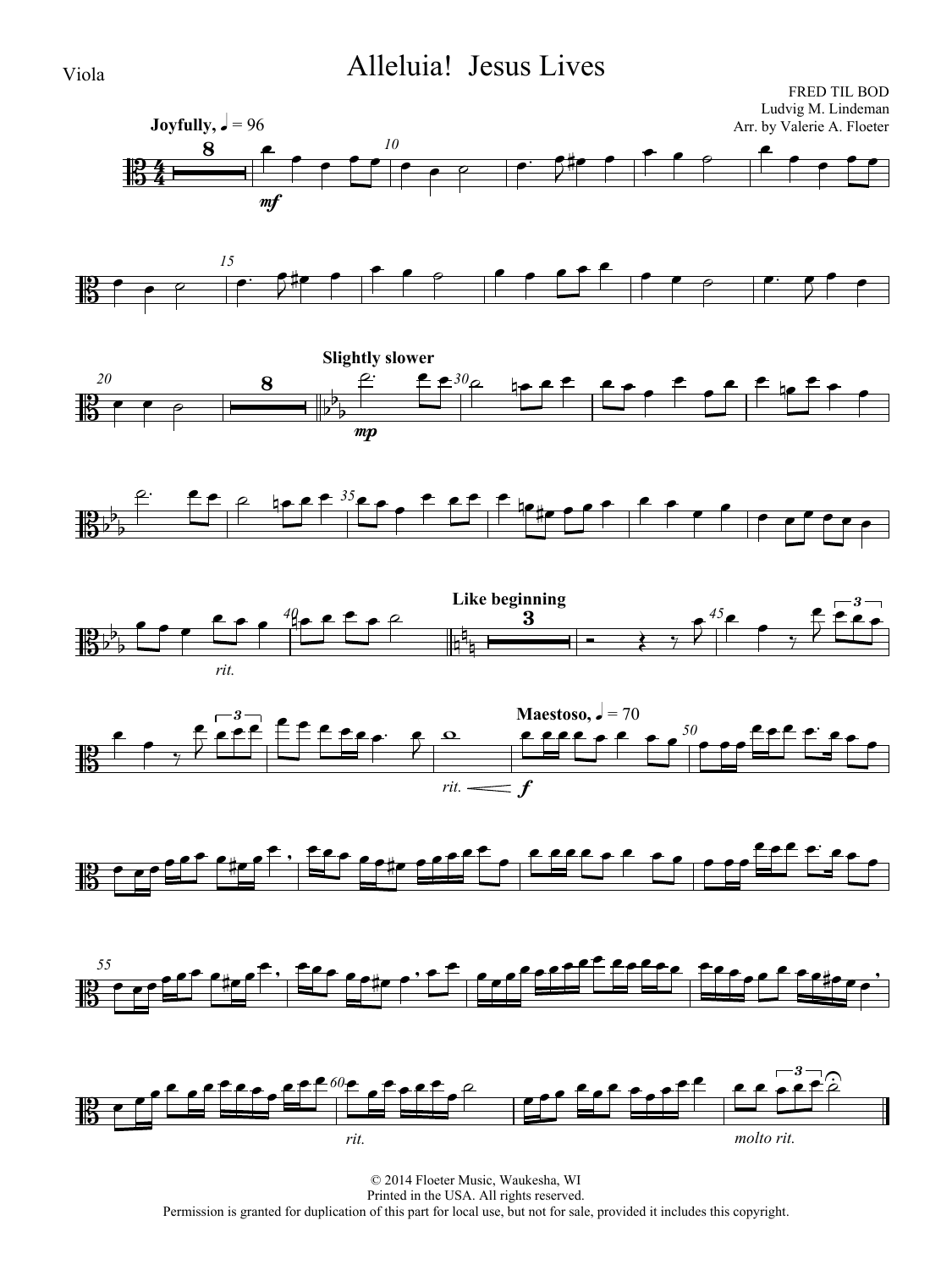# Viola Lord, Enthroned in Heavenly Splendor

BRYN CALFARIA William Owen Arr. by Valerie A. Floeter

















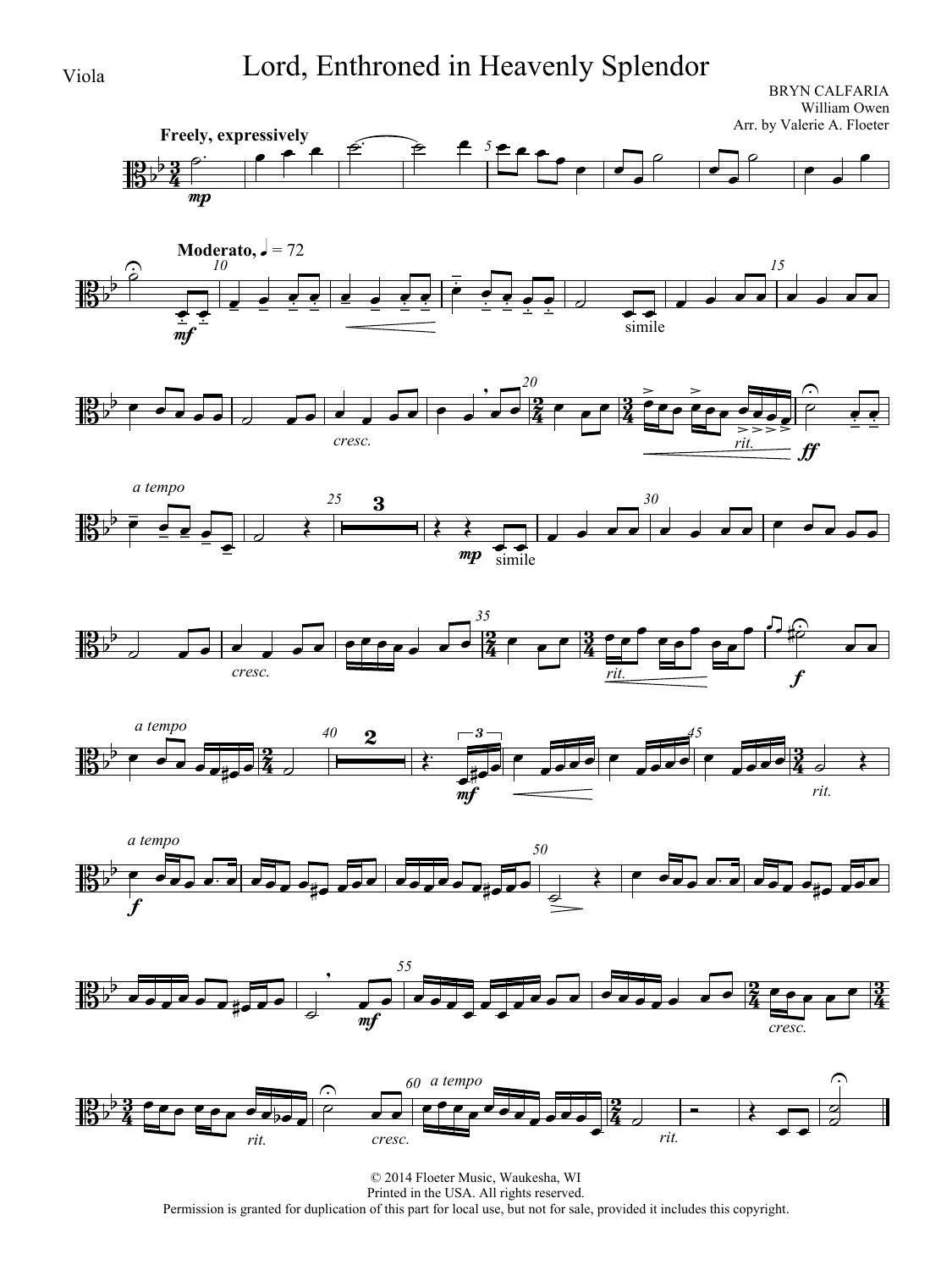# Viola Christ Jesus Lay in Death's Strong Bands

CHRIST LAG IN TODESBANDEN Latin melody, c. 1100 Arr. by Valerie A. Floeter



















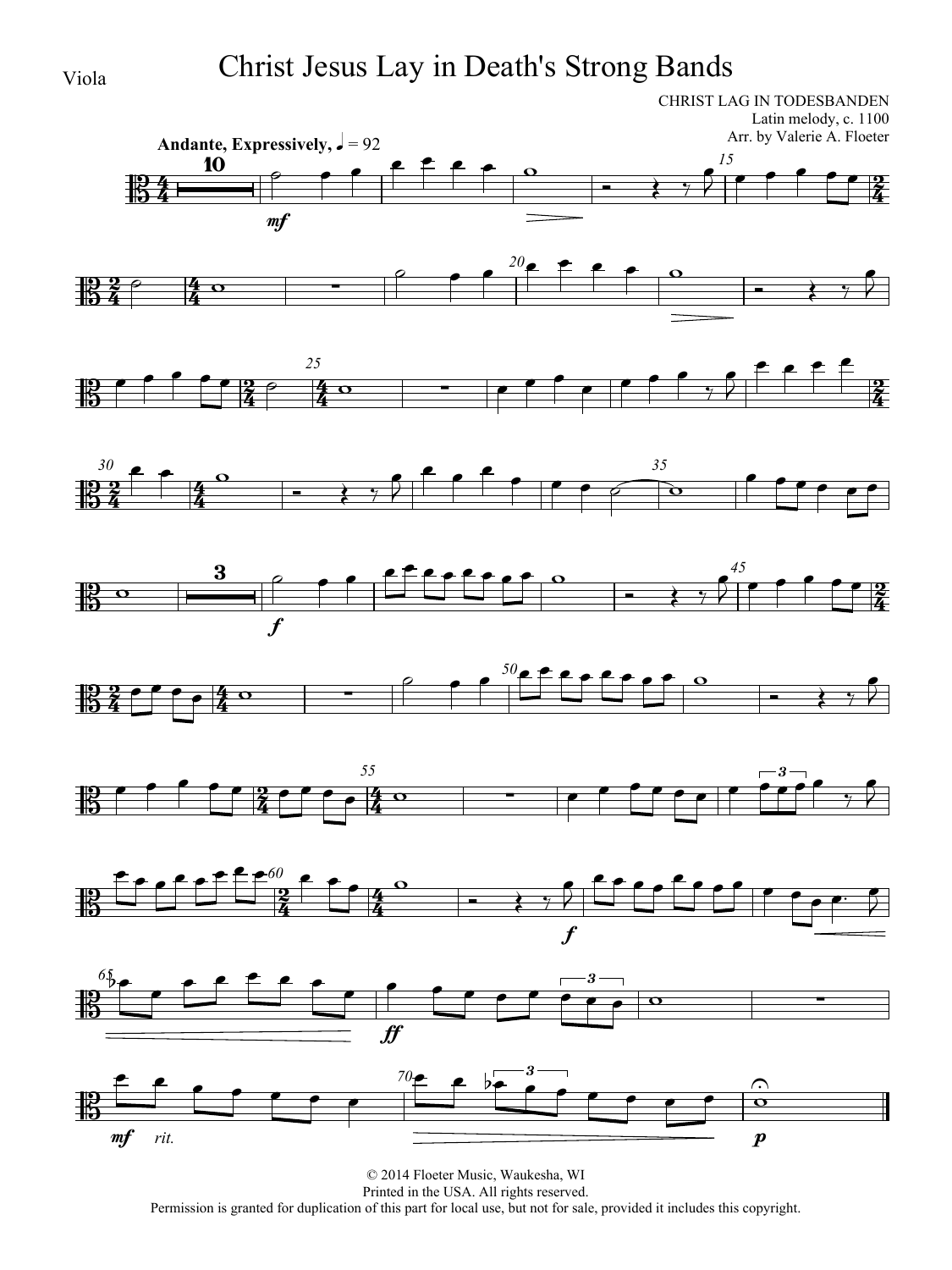*For Installation of Pastor Jason Hacker at Grace Ev. Lutheran Church, Waukesha, WI*

# For Builders Bold Whose Vision Pure



















© 2014 Floeter Music, Waukesha, WI Printed in the USA. All rights reserved. Permission is granted for duplication of this part for local use, but not for sale, provided it includes this copyright.

Viola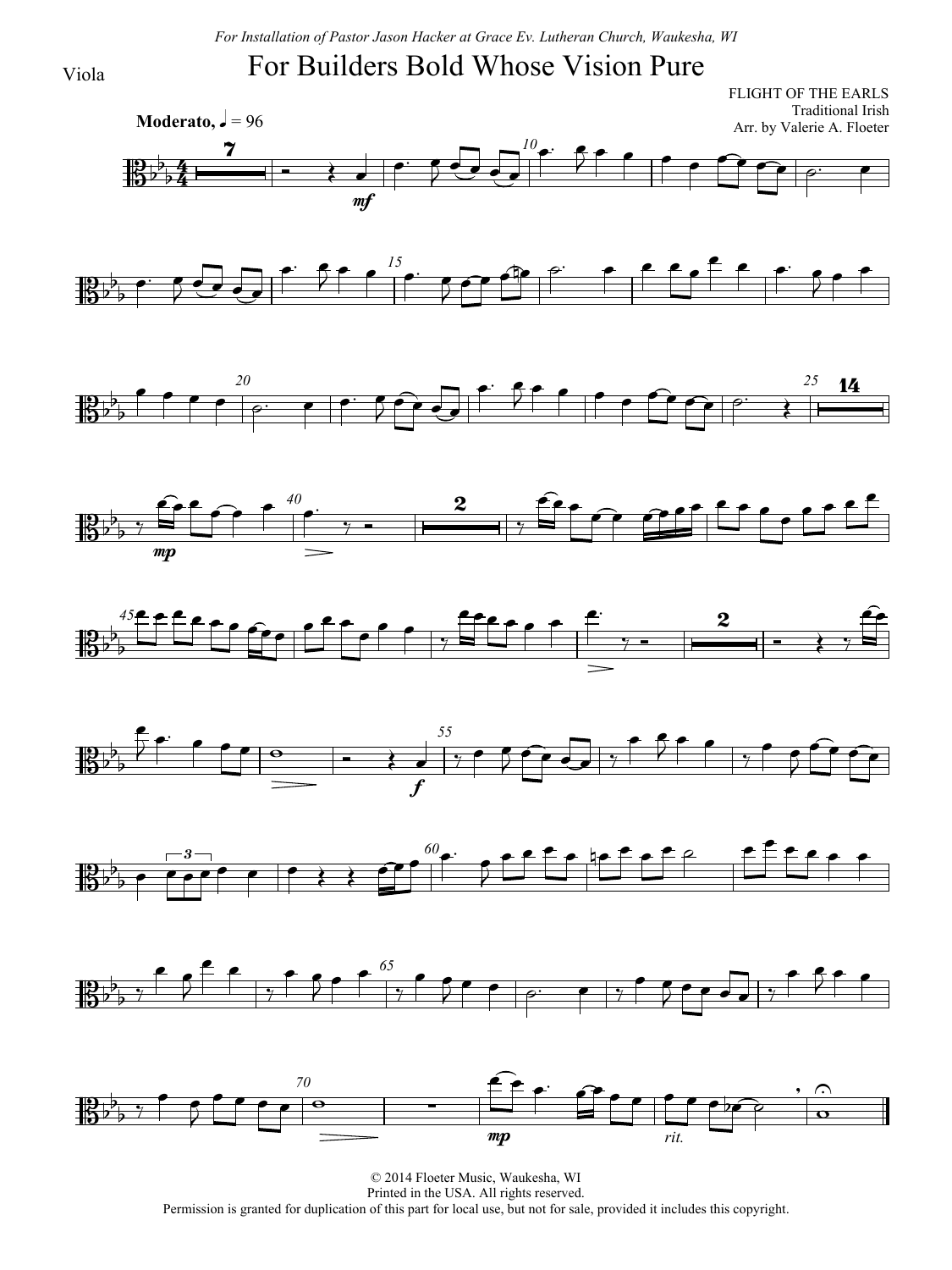Viola Christ, the Word of God Incarnate











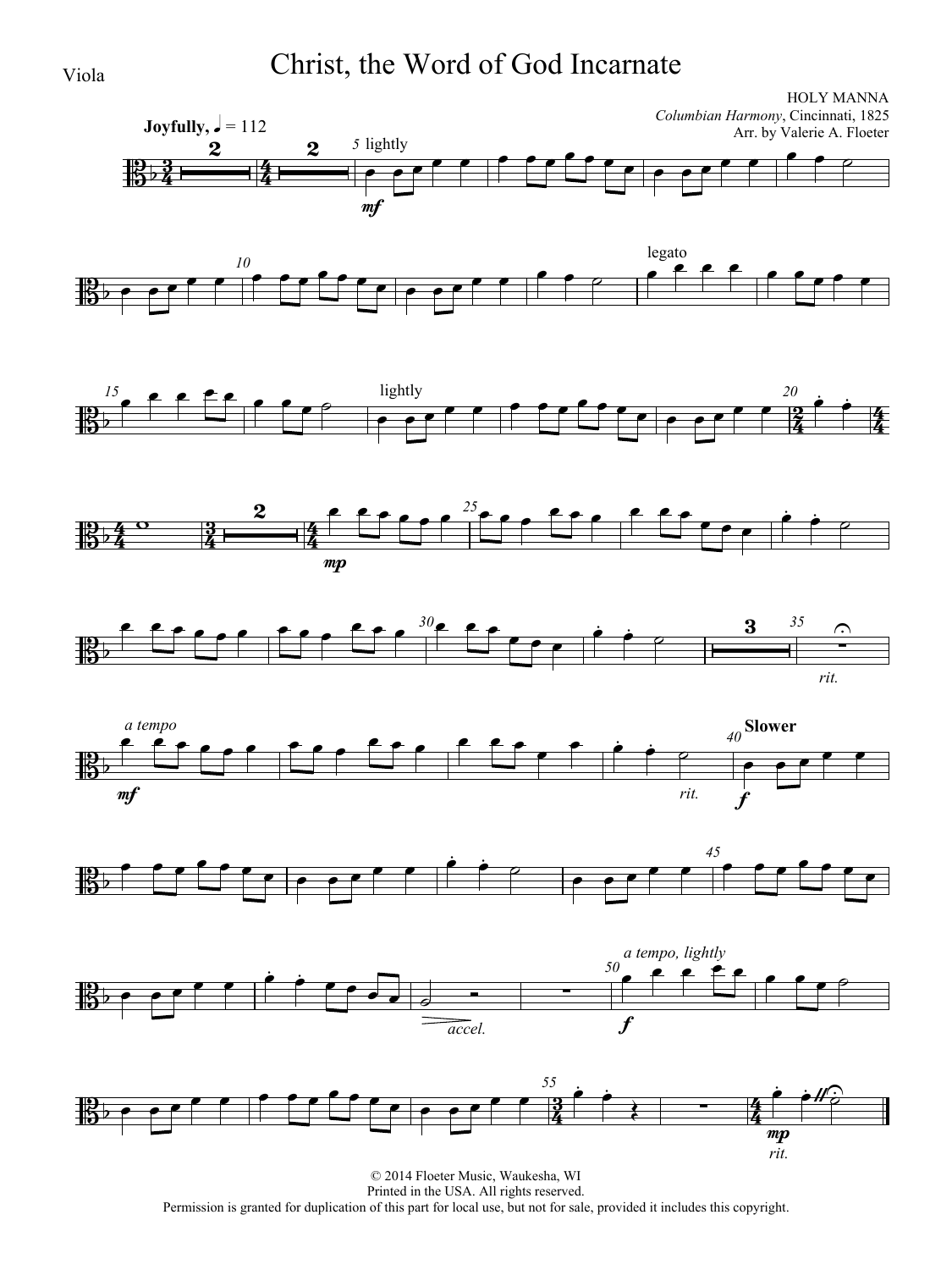Instrument in C **The Night Will Soon Be Ending**